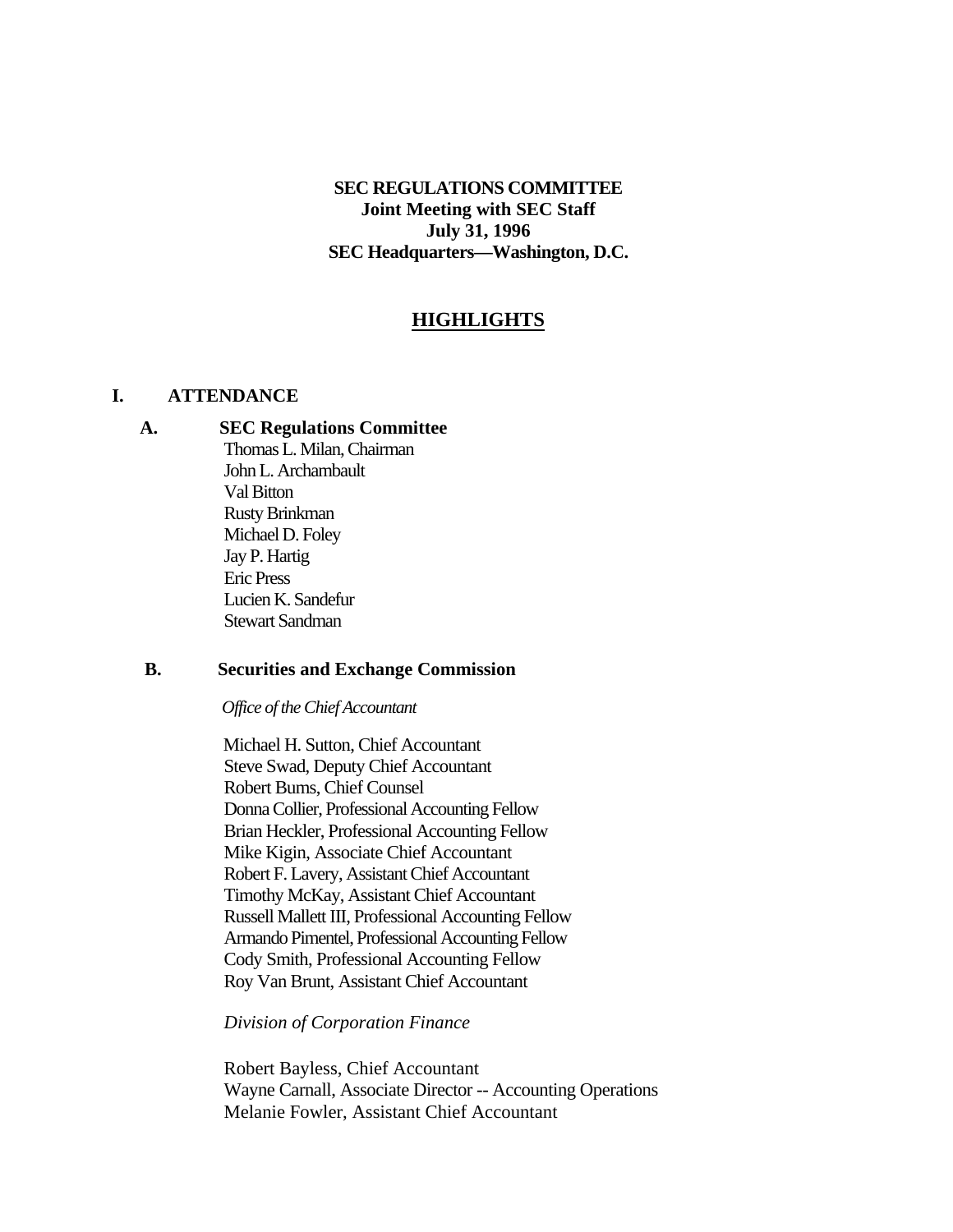Douglas Tanner, Associate Chief Accountant

### **C . AICPA Staff**

Annette Schumacher Barr, Technical Manager

### **D . Guests**

Wendy Hambleton, BDO Seidman Chris Holmes, Ernst & Young Steven Sherb, Feldman, Radin & Co.

### **II. STAFF UPDATE**

Mike Sutton introduced the new Professional Accounting Fellows (PAFs) who joined the Office of the Chief Accountant in June: Donna Collier, Armando Pimentel and Cody Smith. Mr. Sutton also announced that Roy Van Brunt, Assistant Chief Accountant, will leave the SEC in August to take a position with Ten Eyck & Associates. He thanked Mr. Van Brunt for his 20 years of dedicated service to the Commission.

Wayne Carnall announced the formation of a Professional Accounting Program in the Division of Corporation Finance. He stated that the Commission will accept applications for 6 to 8 accounting positions with a nonrenewable term of twelve to twenty-four months. The deadline for application is August 26, 1996.

Robert Bayless added that the Division of Corporation Finance is also seeking an independent contractor to work as a staff trainer for one year. Anyone interested in this position should contact the Division for more information.

### **III. SAB 97 OVERVIEW**

Brian Heckler provided an overview of Staff Accounting Bulletin (SAB) No. 97, issued July 31, 1996. The first section of the SAB provides the staff's views regarding the inappropriate application of SAB No. 48, Transfers of Nonmonetary Assets by Promoters or Shareholders, to purchase business combinations consummated just prior to or concurrent with an initial public offering (IPO). In discussing this section, Mr. Heckler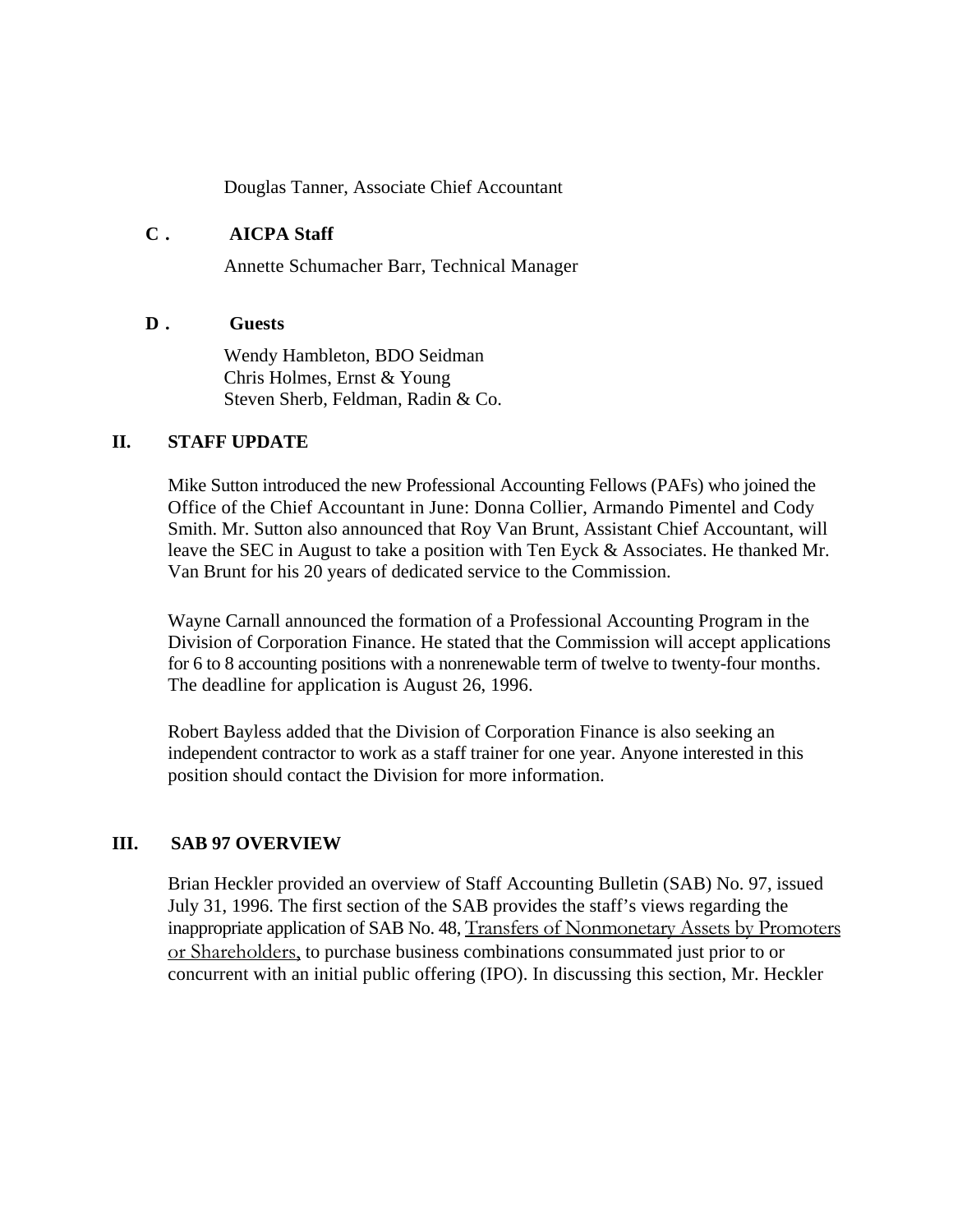highlighted the transitional guidance contained in Footnote 2 to the Interpretive Response for Question 1 of Topic 2:A (8). Footnote 2 states that "the staff generally will not object to the application of SAB Topic 5:G (SAB 48) to business combinations entered into just prior to or contemporaneously with, an IPO for which merger agreements were executed by all of the combining companies prior to the publication of this guidance and the initial public offering is filed with the Commission by September 30, 1996."

The second section of SAB No. 97 expresses the staff's views regarding the identification of an accounting acquirer in accordance with APB Opinion No. 16, *Business Combinations,* for purchase business combinations involving more than two entities. Specifically, the SAB states that the company whose shareholders receive the largest ownership interest in the combined entity should be presumed to be the accounting acquirer unless "objective and verifiable evidence rebuts that presumption."

Mr. Heckler added that the guidance in the SAB does not address the accounting for joint ventures or leveraged buy-out transactions as discussed in EITF Issue No. 88-16.

# **IV. PROPOSED DERIVATIVE DISCLOSURES**

Russ Mallett noted that the Commission received over 100 comment letters on the recent rules proposal on derivative and market risk disclosures. He provided the following summary of the comment letters that the staff has reviewed thus far:

- The SEC should defer any action until the FASB completes its derivatives accounting project.
- Financial instrument market risk does not necessarily represent a registrant's primary market risk exposure. For example, risks relating to changes in technology or foreign operations may represent a more dominant risk. In these cases, the proposed market risk disclosures would not provide for a balanced discussion of a company's business and economic risks.
- The proposal's requirement to disclose certain quantitative information (such as commodity positions) may result in competitive harm to registrants.
- The proposed qualitative disclosures are more useful/meaningful than the proposed quantitative disclosures.
- Registrants should be afforded more flexibility in determining which quantitative disclosures should be provided. Registrants should be allowed to disclose internal quantitative measures of market risk exposure.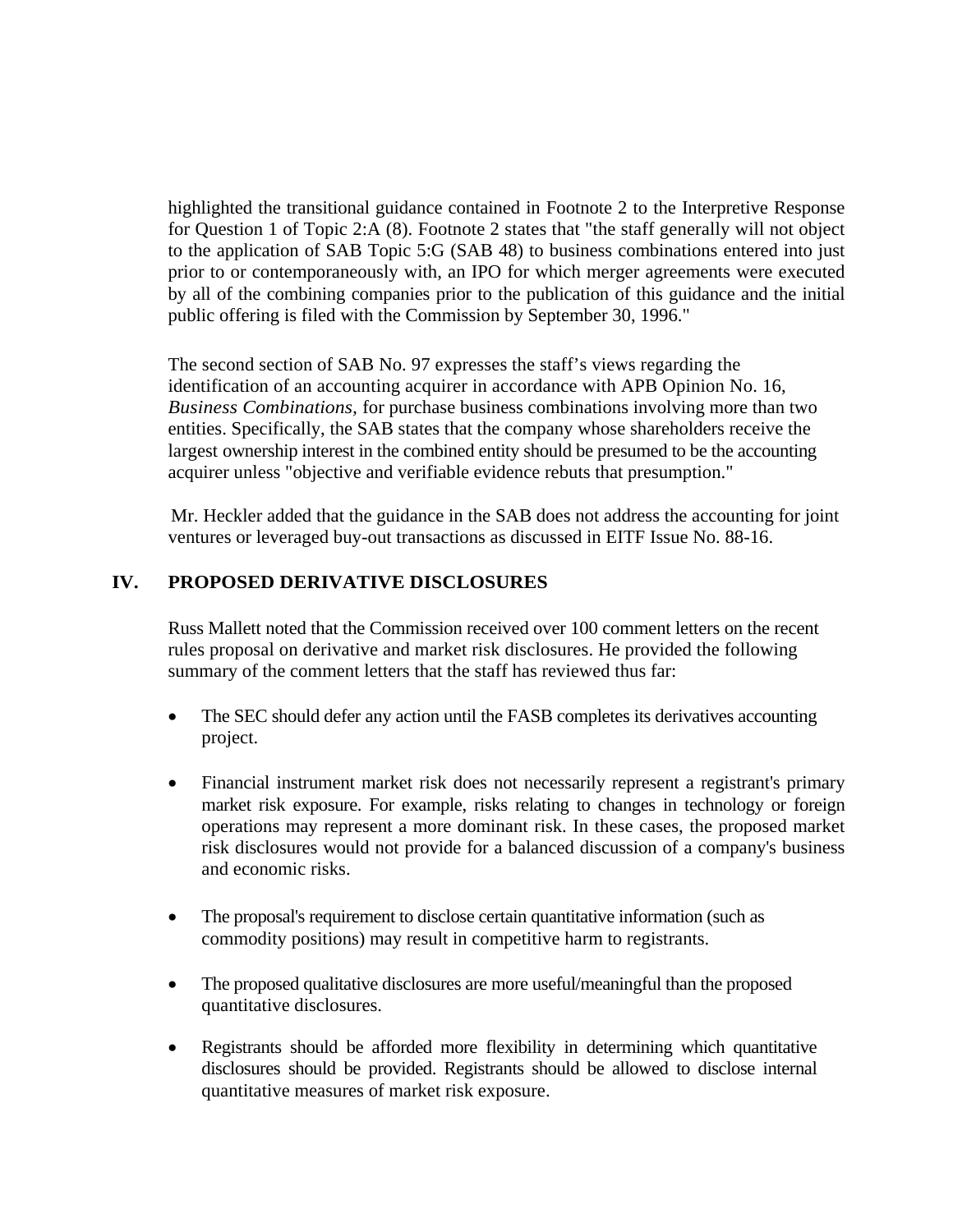- In order to ensure comparability, *less* flexibility should be provided registrants in determining which quantitative disclosures should be provided. Issuer discretion whether to include the encouraged quantitative market risk exposures could also lead to possible manipulation of the disclosures provided.
- The final rule should either provide more explicit materiality guidelines or adopt the existing materiality standards applicable to MD&A disclosures.
- Various technical and editorial corrections are needed.

Mr. Mallett stated that the staff is in the process of considering and analyzing each of the comment letters received. The goal of the staff is to provide timely guidance for calendar year 1996 reporting. He added that the staff considers the SEC's derivatives and market risk proposal as a stand-alone disclosure standard that is independent of the FASB's derivative accounting project (i.e., the issuance of the FASB's standard generally will not eliminate the need for the SEC's final disclosure rule).

# **V. REVENUE RECOGNITION AND DEFERRED COSTS**

Brian Heckler noted that the staff has recently addressed several revenue recognition issues. The staff consistently questions transactions where revenue appears to be recognized prior to the registrant's completion of significant legal and contractual activities.

The staff is skeptical about the assertion that revenue has been earned if a customer has a legal and enforceable right to a refund or demand performance. Registrants have asserted that revenue has been earned even though clearly articulated language in legal contracts and other documents stipulate that additional performance obligations or conditions to customer acceptance exist. For example, a registrant delivered a product subject to a right of return after a 30 day acceptance period. Title to the property did not pass until acceptance. The registrant asserted that customer acceptance was not an important milestone and that revenue should be recognized upon delivery. The staff objected to the recognition of revenue prior to customer acceptance.

In another example, a registrant had a business where memberships were sold for an initial fee. The customer subsequently paid a monthly service fee over a period of use. The registrant allocated certain marketing costs to the initial nonrefundable fee and, if marketing costs exceeded the fee plus an expected gross profit margin, accrued some of the future expected revenues to offset the initial marketing costs. The registrant and its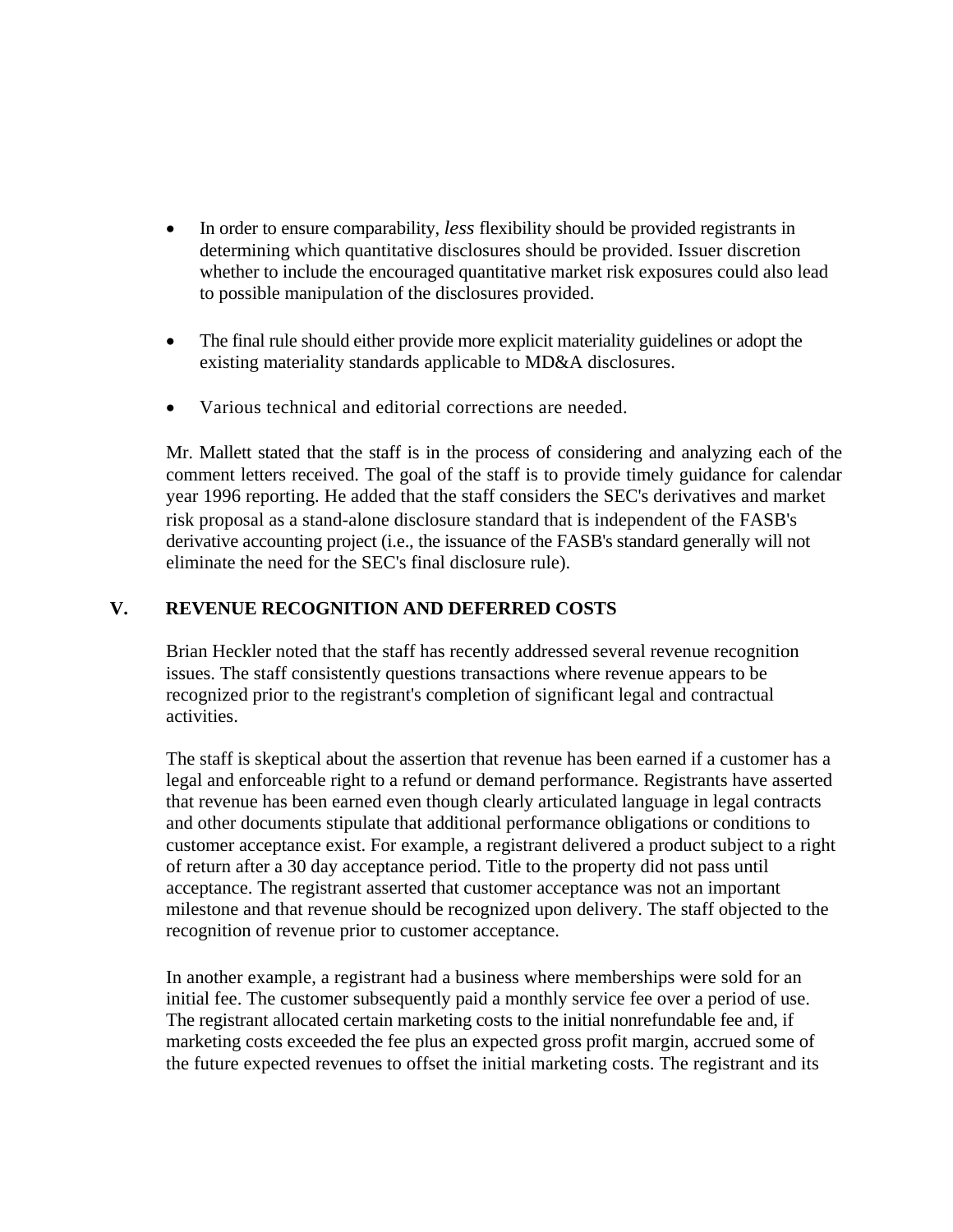auditors cited industry practice as the principal support for the recognition of revenue in this manner. The staff objected to the registrant's revenue recognition policy. Instead, the staff believed it was appropriate to defer and amortize the initial fee over the contract period and to recognize costs when incurred unless those costs were customer acquisition costs.

The staff has not objected, in certain circumstances, to a registrant's assertion that certain "customer acquisition costs" could be deferred and amortized over an appropriate period. The customer acquisition costs subject to deferral were direct and incremental costs related to obtaining the customer and included only those costs related to successful efforts. The staff reaffirmed that advertising costs are subject to the provisions of SOP 93-7, *Reporting on Advertising Costs.* The staff objected to a registrant's assertion that certain general and administrative expenses, including occupancy costs, related to and could be deferred as customer acquisition costs.

Steve Swad added that registrants with revenue recognition issues should write the staff on a pre-filing basis to discuss the issues and get the staff's position on the proposed revenue recognition approach.

# **VI. REORGANIZATION IN THE DIVISION OF CORPORATION FINANCE**

Robert Bayless provided an overview of the recent reorganization of the Division of Corporation Finance. The purpose of the reorganization, designed by the new Division Director Brian Lane, is to improve the management and integration of the both legal and accounting review processes. The reorganization is primarily internal and will have little visible impact on registrants and their auditors. Generally speaking, the reorganization will not result in the reassignment of a transitional filing that was assigned to a specific staff member prior to July 15, 1996, the date of reorganization. As a result of the reorganization, the Division replaced its existing 12 disclosure branches with eight Assistant Director Offices and an Office of Small Business Review. Additional information, including a list of primary SIC codes assigned to the eight Assistant Director Offices, is available on the Commission's web site [\(http://www.sec.gov](http://www.sec.gov/)).

Mr. Bayless added that although the reorganization occurred during a peak period for IPO filings (over the last eight weeks, the number of IPOs filed each week dropped from a peak of nearly 200 to about 100) the protocol for processing filings has not changed. Comment letters will identify the accounting and legal reviewers and their respective supervisory reviewers. Registrants are still encouraged to call the staff with any questions or concerns related to their filings.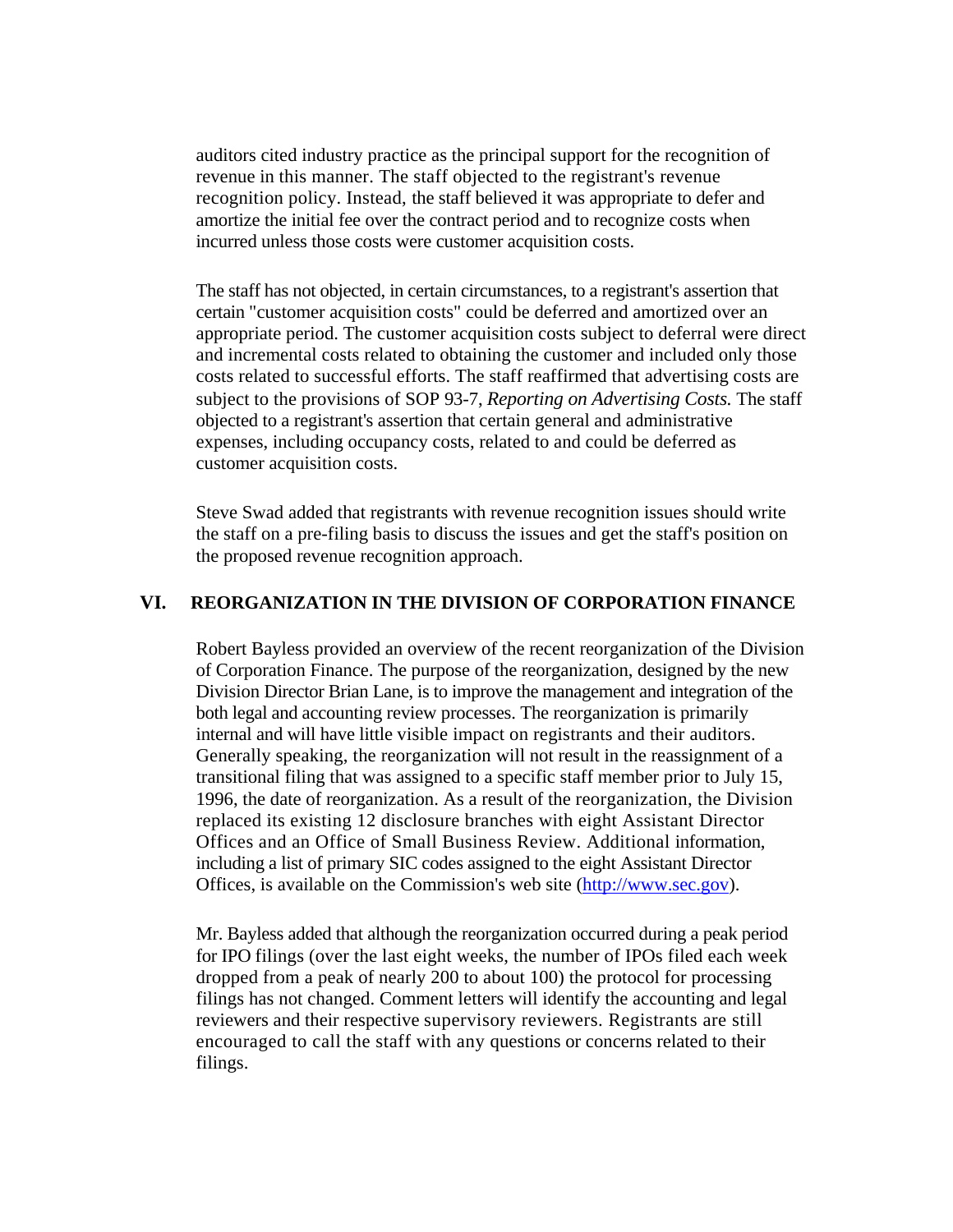With respect to current filings, Robert Bayless noted that the staff is working hard to keep up with the increased level of IPO filings referred to above. Registrants may call the Division with questions about the status of their filings. He added that incomplete filings containing significant deficiencies will be returned to registrants.

#### **VII. RULE 3-05 STREAMLINING**

Robert Bayless provided a status update on the Rule 3-05 streamlining proposals announced last year by the Commission. He noted that the staff's goal is to present an adopting release to the Commission by the end of August. In addition, the staff may need to re-propose certain revised rules. With respect to the public comments that were received on the proposal, Mr. Bayless said that while most of the comments were supportive of the proposed relief, some contained recommendations for lower limits. For example, some commenters stated that the proposed relief should not extend to acquisitions above a specified level while others suggested that the proposed relief should extend only to "seasoned" issuers.

#### **VIII. BEST PRACTICES**

Tom Milan discussed the Committee's project to develop a compendium of best practices for consultation between independent auditors and the SEC staff. The goal of the project is to improve communications between independent auditors and the SEC staff and would not result in authoritative requirements for SEC Practice Section (SECPS) members. Mr. Milan added that, because communication is a two-sided issue, the project could not proceed without a similar project by the SEC staff to determine and document their best practices for communications with independent auditors.

Mike Sutton noted that the staff would be open to discuss practices that would improve communications between the staff and the profession.

# **IX. STOCK SPLITS**

The Committee requested clarification of the staff's expectations for the reporting of a stock split that must be given retroactive effect subsequent to the filing of Form 10-K. The Committee inquired whether the staff would require amended financial statements with revised per share amounts in a subsequent registration statement or in a Form 8-K incorporated by reference. Robert Bayless responded